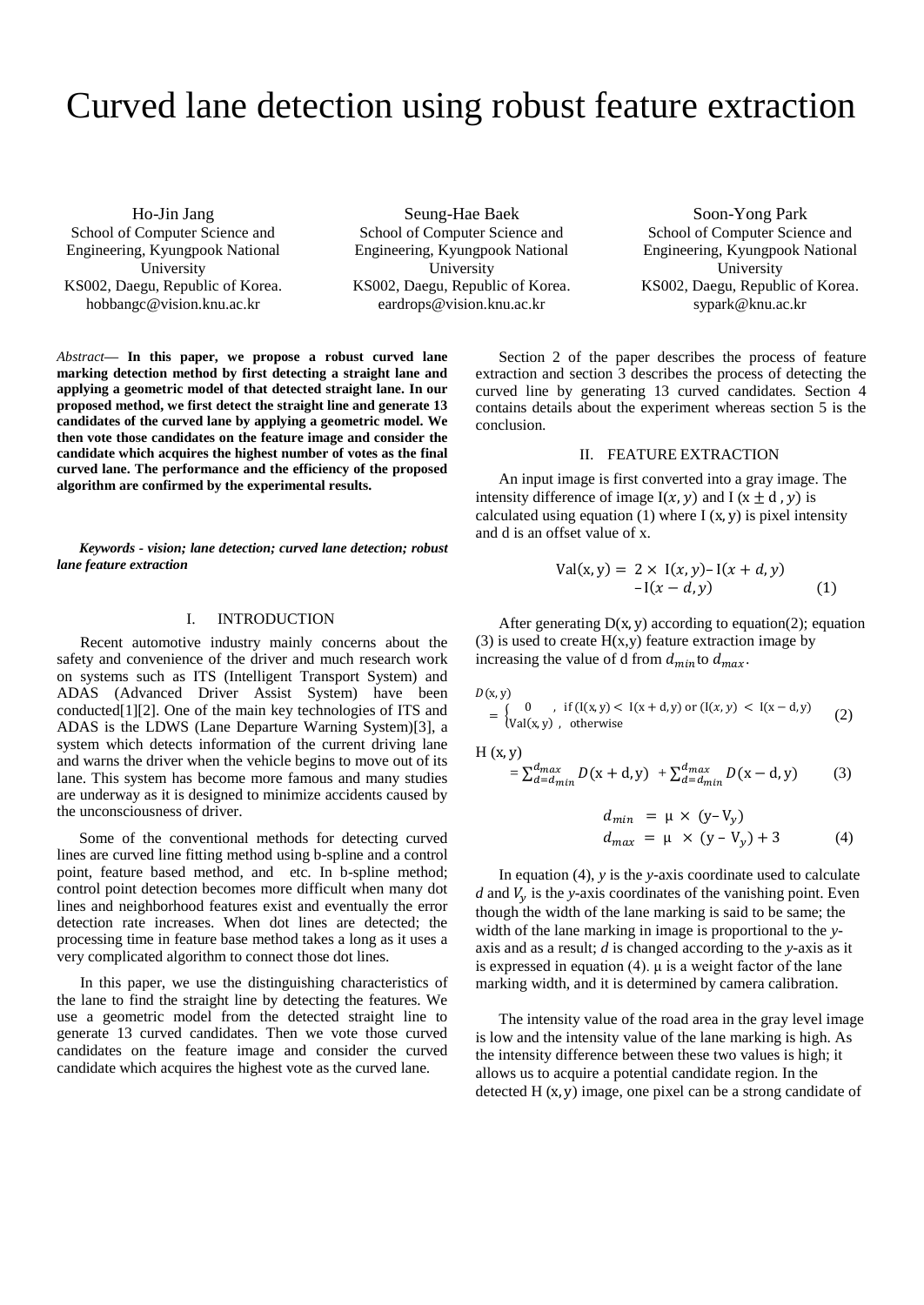the lane marking if the intensity difference between the pixel and another pixel apart from d distance is high.



Figure 1. Result of feature extraction image. (a) input image. (b) cropped input image of the red box. (c) feature extraction image. (d) cropped feature extraction image of the red box.

Detected lane marking candidate area is shown in Figure.2 and the center point appears to have the highest intensity. As it contains the highest intensity, strong candidates can be detected without any difficulties even sunset or shadow areas contain lower intensity.

We refered paper [9] to get relevant information about how to detect the straight line from a feature image and Fig.2 shows some of the detection results.



Figure 2. Result of straight lane detection. (a) input image. (b) feature extraction image . (c) result of straight lane detection.

III. CURVED LANE DETECTION





Figure 3. Relationship between the camera and road plane.

Fig.3 shows the relationship between the camera and the road plane. When the road is assumed to be flat, H represents the height of the camera from the ground and  $θ$  represents the pitch angle of the camera.

In this paper, we only consider the rotation of each pitch and the conversion relationship between the camera and the road plane can be represented by the equation (5).



Figure 4. Curved lane candidate generation process.

Next we detect the curve line using the straight line we obtained in the previous section.

In Fig.4, L1 is the straight line which was detected in the previous section, P1,P2,P3 are the center points of the circles passing through point P which are in –R1,-R2,-R3 distance along the X direction. Similarly  $P^1, P^2, P^3$  are the center points of the circles which are in +R1,+R2,+R3distance along the X direction.

In equation  $(6)$ , x, y are the point position of the circle where as  $x0$ , y0 are the center points of the circle which is in  $\pm r$ distance along the x direction from the point P

$$
x = \pm \sqrt{r^2 - (y - y0)^2 + x0}
$$
 (6)

$$
r = [R1, R2, R3, R4, R5, R6]
$$
 (7)

#### *B. curved line candidate generation*

Using equation (6); the method we propose to produce curved line candidates generates 12 circles which are in a distance of  $\pm r$  along the X direction from the point P which is on the straight line L1. After projecting the 12 generated circles and L1 on the image using the projection matrix mentioned in equation (8); we manage to obtain 13 lane candidates[10] as shown in Fig.5.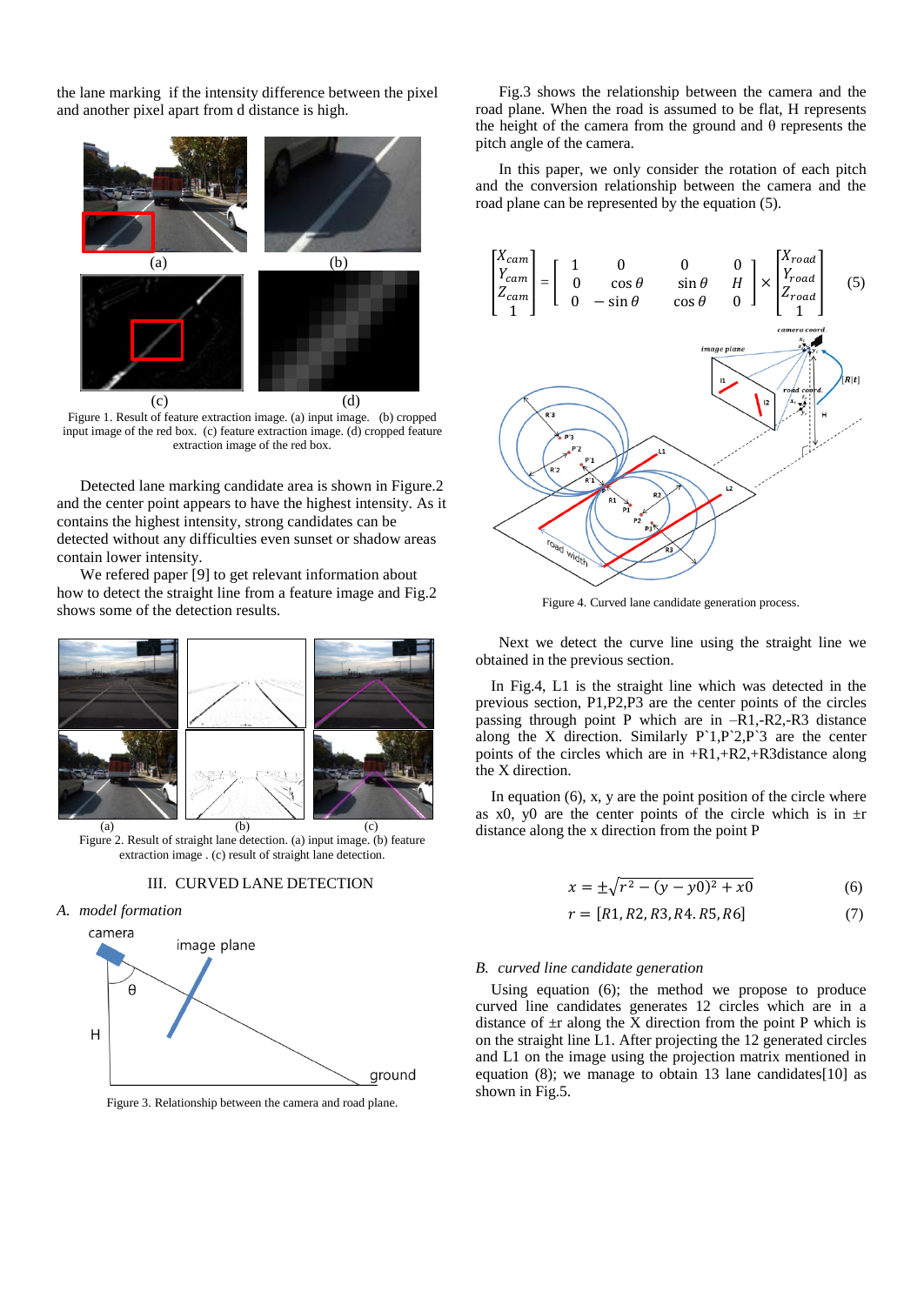$$
\begin{bmatrix} X_{img} \\ Y_{img} \\ 1 \end{bmatrix} = \begin{bmatrix} s_x & 0 & c_x \\ 0 & s_y & c_y \\ 0 & 0 & 1 \end{bmatrix} \times \begin{bmatrix} f & 0 & 0 & 0 \\ 0 & f & 0 & 0 \\ 0 & 0 & 1 & 0 \end{bmatrix} \begin{bmatrix} X_{cam} \\ Y_{cam} \\ Z_{cam} \\ 1 \end{bmatrix}
$$
 (8)



Figure 5. Result of curved lane candidate.

#### *C. curved lane decision*

After completing the generation of the lane candidates, we vote the curved line candidates and determine the curved candidate which has the maximum vote value as the curved line. Voting is performed on the feature image which we detected in the previous section.

Fig.6 shows the distribution of the lane area. The center point of the lane contains the highest intensity value compared to its boundary. Considering it as a fact; we use Gaussian distribution for correlation and accumulate the correlation results. The candidate which has the highest accumulated value is determined as the final curved lane.

Fig.7 shows the results of the final curved lane detection.



Figure 6. Gaussian normal distribution.

$$
y = \frac{1}{\sigma \times \sqrt{2 \times \pi}} \times e^{-\frac{(x - m)^2}{2 \times \sigma}} \tag{9}
$$



Figure 7. Result of the curved lane detection

## IV. EXPERIMENT RESULT

After mounting the Pointgrey's Grasshopper2 and a lens with focal length of 8mm in the car, we performed the experiment by obtaining image at 30 fps in a  $640 \times 480$ resolution in a PC running Windows7 containing an Intel Corei5-3470 3.20GHz with a 8GB RAM.

.



Table 1. results of the experiment done in various road conditions.

| 'rame | success | fail | detection rate |
|-------|---------|------|----------------|
| 800   |         |      | $\frac{10}{6}$ |

If the real and detected lines are similar, we estimate that situation as success and if not; we estimate it as a fail situation. The detection rate of the estimated result is 81.77% and the processing rate is 20 FPS.

Some of the factors which could cause erroneous detection are, the case of guard rails, sidewalks - objects which contain similar features as road line - are detected; cases where the features are not detected in the feature extraction procedure due to faded lane paints; cases where the lane is covered by other vehicles.

## V. CONCLUSION

This particular paper proposes a method to detect curved lines. The method generates curved line candidates by first using a robust feature extraction method to detect the straight line and then applying a geometric model. Then we project the generated candidates on the feature image and the final curved line is detected by voting.

The detection rate of the experiment results obtained using actual driving images is 81.77%. Curved line detection becomes more difficult when the lane is not visible or when noise; similar to the lane; exists.

### VI. ACKNOWLEDGMENT

This research was supported by the MSIP(Ministry of Science, ICT & Future Planning), Korea, under the C-ITRC(Convergence Information Technology Research Center) support program (NIPA-2014-H0401-14-1004) supervised by the NIPA(National IT Industry Promotion Agency.) and the Industrial Strategic Technology Development Program of Ministry of Trade, Industry & Energy (MOTIE, Korea) [10040927, Driver-oriented vehicle augmented reality system based on head up display for the driving safety and convenience].